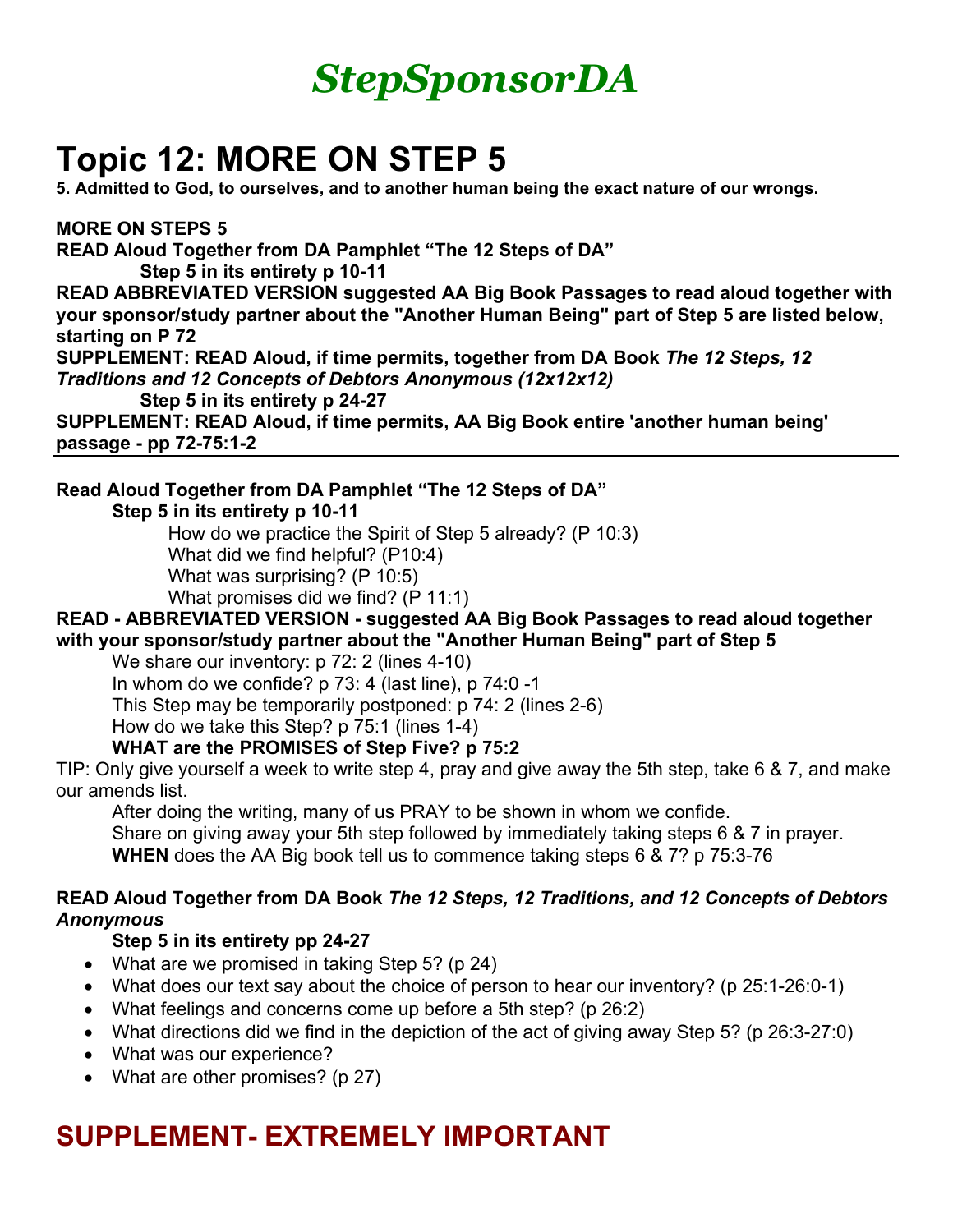## **WHEN LISTENING TO A 5th STEP**:

*Before* being the "another human being," and hearing another DA member's inventory, *re-read LINE-BY-LINE, pp 64-75 in the AABB*. Be mindful that you, as listener, are an understanding guide, there to remind the protégée what the purpose of step 5 is, and to follow the directions and pray the prayers.

- o Being allowed to listen to another's inventory is a sacred honor. (AABB p 75:1) **In prayer, ask God** to have you be a guide and conduit of God's love, understanding and compassion.
- o **A good guide is there** *only* **to listen, to give the directions indicated in the text, by asking them in the form of questions. And last, you are there to remind the protégée to pray the prayers after each item**. (pp 64-75 in the AABB)
- $\circ$  If possible, it is advisable to listen compassionately ONLY to the inventories of those with the **same** addiction as you have, this gives additional assurance that we will be able to be understanding and not judge. We are just debtors helping other debtors.
- o However, REMEMBER it is most important to **be** what is stated in the 2 key phrases from the original AA text, p. 74, that is: "close-mouthed" and "understanding".
- o *AND SO, NEVER repeat what is heard. Keep your protégée's confidence sacred.*
- o *DO NOT EVER mock, judge, minimize, advise, analyze or criticize. NEVER, NOT EVER.*
- o Also, check in with Step Study facilitators or longer time fellowship members for extra guidance on supporting and listening to another member's step work.
- o At the end of the listening session**, remind** your protégée to go home and take the quiet prayer time as directed on pages 75-76 and **take steps 6 & 7 in prayer**. REVIEW p 75:3 through p 76, entire. **Remind** your protégée to **begin their Step 8 amends list**  and NOT to burn the 4th step written material.
- $\circ$  If your protégée is new to this process, at the end of a 5<sup>th</sup> step session, take the time to talk through these directions, point out the prayers and even pray them together.
- o After we realize our character defects to be removed, REMINDER, as a God conduit, as it says in the AABB top of p 70: "Counsel with others is often desirable but we let **God be the final Judge." OUR PRIMARY PURPOSE IS TO CARRY** *THIS MESSAGE of God, spirituality and step work to our fellow suffering debtor. As a message carrier we NOT a therapist or advisor, but rather a reminder of the extreme importance of prayer, of God's unconditional love for us, and that God's power will change us and heal us.*

## *This is the essential difference between a twelve-step recovery program and a self-help or human help program. DA is a twelve-step God-help program.*

## **ACTIONS**

*CONTINUE* THE PROCESS OF WRITING YOUR FOURTH STEP COLUMNS, PRAYING AFTER EACH ITEM AS INDICATED

IF YOU ARE RESISTING, MAKE A PHONE OR FACE-TO-FACE SACRED APPOINTMENT TO DO THE WRITING TOGETHER WITH A PARTNER

**IF YOU ARE CLOSE TO FINISHING THE WRITING AND HAVE NOT GIVEN THE WORK AWAY TO ANOTHER HUMAN BEING, PRAY FOR GUIDANCE ABOUT TO WHOM YOU WILL GIVE IT AWAY.**